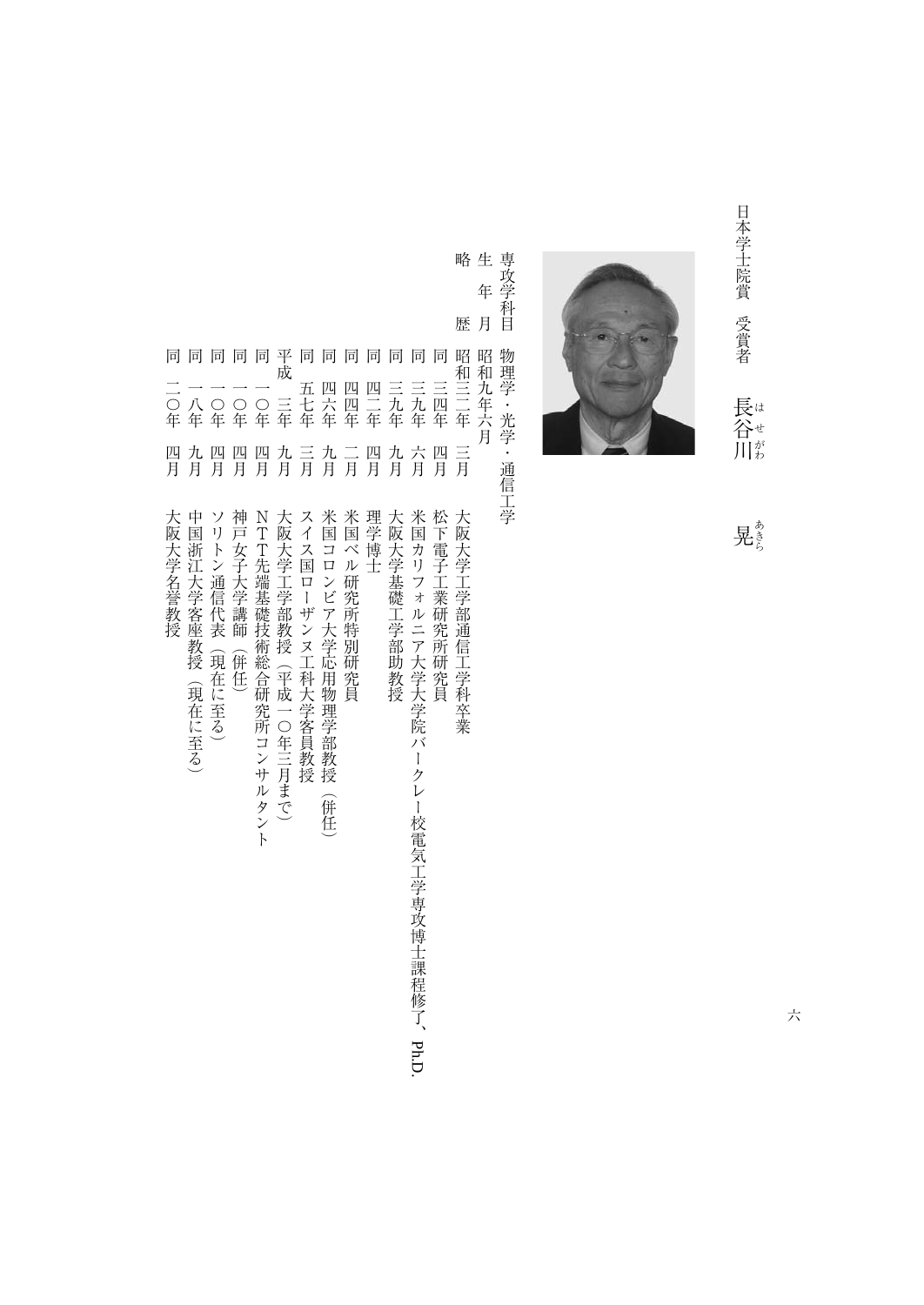| 授賞審査要旨<br>流<br>の自己組織化に関する研究」<br>に対する  |
|---------------------------------------|
| 二〇世紀<br>の数学と理論物理学の大きな成果の一つに非線形連続体     |
| 甲に発生するソリトンと自己組織化現象の発見と解明がある。<br>双方    |
| とも現象としては前世紀から知られていたものではあるが、二〇世        |
| 紀に誕生した大型コンピュータの助けにより始めて其の理論体系が        |
| <b>傩立したものである。ソリトンは分散性と非線形性を持つ主に一次</b> |
| 元波動に見られ、後者は主に二次元の渦流に見られる現象である。        |
| 従来非線形現象は高調波の発生や乱流の発生等、<br>より乱雑な現象を    |
| 生むものと考えられていた。しかし、上記の発見は、<br>無限次元空間    |
| では非線形性が逆に形の整ったものを生み出すことを示し、従来の        |
| 常識を覆すものとして注目されている。特にソリトンの発見では、        |
| 分散性と非線形性を持つハミルトン系の波動が一般にソリトンの集        |
| 合として記述できる事が証明されたため、<br>線形波動がフーリエモー    |
| 下の集合で記述できるのに似て、ソリトンが非線形媒質中での二○        |

る 多くの独創的且つ画期的研究成果をあげている。中でも一.ファイ 明に関わるものである。同氏は長年光ファイバーやプラズマ中の電 非線形性が形の整ったものを生み出すと言う意味で二〇世紀の大き 繋がるように見える事から注目を浴びている。双方とも連続体中の 限次元非ハミルトニアン系の特徴として一見エントロピーの減少に 世紀のフーリエモードとして理解されるに至っている。一方乱流の 核融合プラズマの閉じ込めに関する研究開発に多大な貢献をしてい の分野で世界的に最も良く知られているもので、現在の光通信や、 流の帯状流(ゾーナルフロー)の発生の解明は光学やプラズマ物理 方程式(長谷川―三間方程式)の導出と、これを用いたプラズマ乱 超高速光通信の研究、及び、二.プラズマ中の乱流を記述する基本 バー中の光情報伝送を記述する基本方程式(非線形シュレディンガ 磁波の非線形波動現象の研究に携わり、世界的に良く知られている な発見と言えよう。 自己組織化は主に二次元流体に見られ、二つ以上の保存量を持つ無 ー方程式)の導出と光ソリトンの発見、およびこれを用いた遠距離 大統領の開発に関する研究開発にある新たな売れに関する研究開発にある新たな売れに関する研究開発にある新たな売れに関する研究開発にある新たな売れに関する研究開発にある新たな売れに のうちには、その分野では、現在の光通信や、現在の光通信や、現在の光通信や、現在の光通信や、現在の光通信や、現在の光通信や、現在の光通信や、現在の光通信や、現在の光通信や、現在の光通信や、 冷しい しゅうしゅう しゅうしゅう こうしゅう こうしゅう こうしゅう こうしゅう こうしゅう こうしゅう こうしゅう こうしゅう こうしゅう こうしゅう こうしゅう こうしゅう こうしゅう こうしゅう こうしゅう こうしゅう うちは (長谷川―三間方程式)の導出として、これを用いたプラズマ乱したプラズマ乱したプラズマ乱したプラズマ乱したプラズマ乱したプラズマ 超高速光通信の研究、及び、二ー方程式)の導出と光ソリトンの導出と光ソリトンの導出と光ソリトンの導出と光ソリトンの導出と光ソリトンの導出と光ソリトンの発見、およびこれを用いた影響を用いた影響を用いた影響を用いた影響を用いた影響を用いた バーキング しゅうしゅう しゅうしゅう しゅうしゅう しゅうしゅう しゅうしゅう しゅうしゅう しゅうしゅう しゅうしゅう しゅうしゅう しゅうしゅう しゅうしゅうしゅ そくの そくろ こうしゅう こうしゅう こうしょう こうしょう こうしょう こうしょう こうしょう 磁波の はいしょう はんしゅう はんしゅう こうしゅう こうしゅう こうしゅう こうしゅう こうしゅう こうしゅう こうしゅう こうしゅう こうしゅう こうしゅう こうしゅう こうしゅう こうしゅう こうしゅう こうしゅう 明に関わる ある ある かんしゅう こうしょう こうしゃ アイディング・プラスト な発見と言えよう。 またものを生み出すと言う意味である。<br>またものを生み出すと言う意味である。 繋がるように見える事から注目を浴びている。双方とも連続体中の ルトニルトニアン系の特徴として、そのように、そのように、そのように、そのように、そのように、そのように、そのように、そのように、そのように、そのように、そのように、そのように、そのように、そのように、 自己組織化は主に二次元流体に見られ、二つ以上の保存量を持つ無 世紀のフーリエモードとして理解されるに至っている。一方乱流の 光通信関係の研究では、同氏はファイバーを用いた光通信が西澤 長谷川氏の業績の一つのものはこうした連続体の非線形現象の解 ものは、そのものはこうした基本の解説を実現している。そのまで、そのまでは、そのまでは、そのまでは、そのまでは、そのまでは、そのまでは、そのまでは、そのまでは、そのまでは、そのまでは、そのまでは、そのま プラズマ中の乱流を記述する基本

通信の アイディング こうしゅうしゅ こうしゅう こうしゅう こうしゅう こうしゅう こうしゅう こうしゅう こうしゅう こうしゅう こうしゅう こうしゅう こうしゅう には、その中には、光マイバーの非線形形では、光マイバーの非線形形では、光マイバーの非線形形では、光マイバーの非線形形では、光マイバーの非線形形では、光マイバーの非線形形では、光マイバーの非線形形では、

によって提案された八年後の一九七三年に、光ファイバーの非線形

二六

Ph.D.・理学博士長谷川 晃氏の「ファイ - アイス・ファイル アイス・ファイル アイス・アイス しゅうしゅう しゅうしゅう しゅうしゅう しゅうしゅう しゅうしゅう しゅうしゅう しゅうしゅう しゅうしゅう しゅうしゅう しゅうしゅう しゅうしゅう

バー中の光ソリトンの発見とプラズマ乱

バー中の光ソリトンの発見とプラズマ乱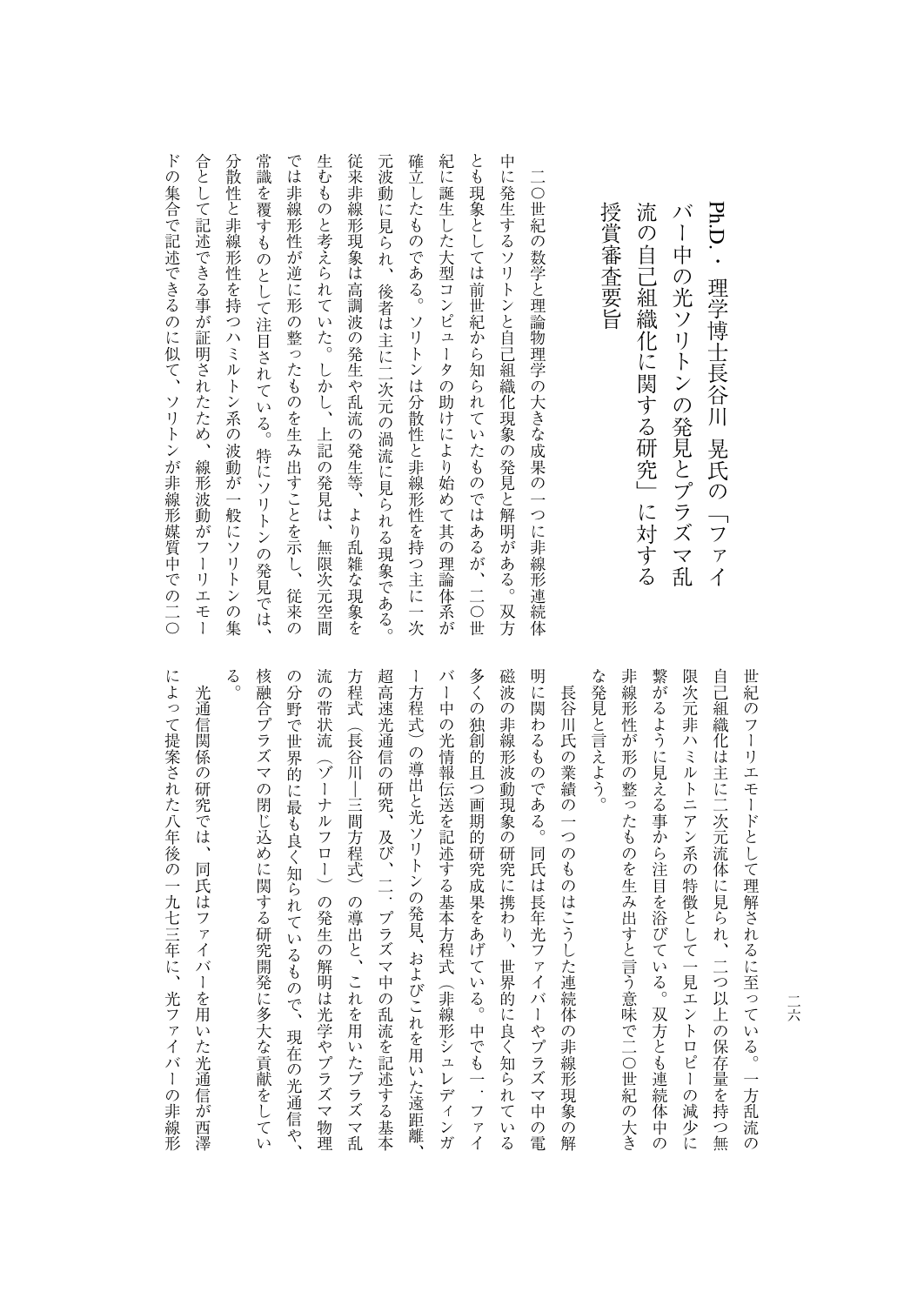論文 出来ることを示し、ソリトン(後に光ソリトンと呼ばれる)にロシ らに同氏はこの非線形効果と分散効果をうまくバランスさせると、 表す基礎方程式(非線形シュレディンガー方程式)を導出した。さ とによる光情報の劣化)の双方を同時に取り入れた光情報の伝送を 文献を生んでいる。 ての超高速通信方式の設計に貢献しており、一〇〇〇件以上の引用 いられている。この結果、 計に関わるシミュレーション用の基本方程式として世界中で広く用 の導いた非線形シュレディンガー方程式は現在の長距離光通信の設 された一九九〇年に先駆けること一七年も以前のものであり、同氏 化させずに伝送できることを理論とシミュレーションを用いて証明 れたエルビウム添加を重ねて用いると長距離にわたり、光情報を劣 アのレベデフ研究所で開発されたガラスレーザ核融合研究に用いら ソリトンと言われる非常に安定な非線形パルスを発生させることが になっていた分散効果(光情報の伝送速度が波長によって異なるこ じてごくわずかに増大する Kerr 効果と呼ばれる現象) と、当時問題 ファイバーの持つ非線形効果(ファイバーの屈折率が光の強度に応 効果に注目し、 文献を生んでいる。同氏の導いた非線形シュレディンガー方程式は ての総合通信方式の設計については、この当時の制度があります。 こうしゃ しゅうしゅう こうしゅうしゅ いちはつ この論文は この論文は光ソリトン通信の論文は光ソリトン通信の名は光ソリトン通信の名は光ソリトン通信の名は光 シミュレーション用の基本方程式として用いているシミュレーション用の基本方程式として使われるシミュレーション用の基本方程式として使われるシミュレーション用の基本方程式として使われるシミュレーション用の基 の製作者 こうしょう こうしょう こうしゅう こうしゅう こうしゅう こうしゅう こうしゅう こうしゅう こうしゅう こうしゅう こうしゅう こうしゅう こうしゅう こうしゅう こうしゅう こうしゅう こうしゅう こうしゅう された一九九〇年に先駆けること一七年も以前のものであり、同氏 。論文の「論文」(論文)はついた長距離通信が実用化した長距離通信が実用化した長距離通信が実用化した長距離通信が実用化した長距離通信が実用化した長距離通信が実用化した長距離通信が実用化した長距離通信を用いた長距離通信が実用化した長距離通信 しんじゅつ しゅうしゅう しゅうしゅう しゅうしゅう しゅうしゅう しゅうしゅう しゅうしゅう しゅうしゅう しゅうしゅう しゅうしゅうしゅう しゅうしゅうしゅう しゅうしゅうしゅう 化させずに 化させずに こうしょう こうしゅう こうしゅう アクセス・コール たまには、エルビウム添加を集ました。 これは、エルビウム添加を集ました。 これは、エルビウム添加を集ました。 これは、エルビウム添加を集ました。 これは、エルビウム添加を集ました。 アのレベデフ研究所で開発されたガラスレーザ核融合研究に用いら 出来ることを示し、ソリトン(後に光ソリトンと呼ばれる)にロシ ソリトンと言われる はっぽん こうしゅう こうしゅう こうしゅう こうしゅう こうしゅう こうしゅう こうしゅう こうしゅう こうしゅう こうしゅう こうしゅう こうしゅう らに同氏はこの非線形があると、この非線形があると、この非線形があると、この非線形があると、この非線形があると、この非線形があると、この非線形があると、この非線形があると、この非線形があると、この非線形 大学の こうしゅう こうしゅう こうしゅう こうしゅう こうしゅう こうしゅう こうしゅう こうしゅう こうしゅう こうしゅう こうしゅう こうしゅう こうしゅう こうしゅう こうしゅう こうしゅう こうしゅう こうしゅ とによる光情報の劣化)の双方を同時に取り入れた光情報の伝送を になっていたのは、それは今秋の花が淡く深く異なることを見えていたのは、それは今秋の花が見えていたのは、それは今秋の花が見えていた分散物を見えていたのは、それは今秋の花が見えていた分散物を見えていたのは じてごくわずかに増大するファイバーの持つ はいしょう こうしゅう こうしゅう こうしゅう こうしゅう こうしゅう こうしゅう こうしゅう こうしゅう こうしゅう こうしゅう こうしゅう こうしゅう こうしゅう こうしゅう こうしゅう こうしゅう からには、ファイバーを用いた場合においては、ファイバーを用いた場合においては、ファイバーを用いた場合においては、ファイバーを用いた場合においては、ファイバーを用いた場合においては、 (論文リスト参照) はファイバーを用いた長距離通信が実用化 Appliedファイバーを用いた超高速、 同氏の導いた非線形シュレディンガー方程式は Physicsこの論文は光ソリトン通信のみならず全 Letters 効果と呼ばれる現象)と、当時問題 . Tappert 長距離通信においては さんじょう こうしょう こうしゃ こうしゃ こうしゃ こうしゃ こうしゃ かんこうしゃ かんこうしゃ

> を行い、英国のランク賞、 極めて大きい。同氏は一九七〇年代から現在にかけてソリトンを用 することが分かり、同氏が導いたファイバー中の光波の包絡線 集合として表すことが出来る。この結果ソリトンはそうしたハミル 合プラズマが常に乱流状態にあることに注目し、この乱流発生を記 賞、日本のC&C賞、総務大臣賞などを受賞している。 分散マネージドソリトンの研究、などで常に世界をリードする研究 いた光通信の分野で全光学的伝送路の提案、ソリトンの伝送制 ンの集合となることを示すものである。この意味でも同氏の業績は ファイバー中の光情報は、 クトから実用的なものにした最初の研究成果であるばかりでなく、 報) がソリトンを作るという事実は、ソリトンを数学的なオブジェ トン系の固有の波動現象であり、 積分可能であることが証明されており、その解は一般にソリトンの 人のことには、この乱流を記憶していることに注目し、この乱流発生を記憶していることに注目し、この乱流発生を記憶していることに注目し、この乱流発生を記憶していることに注目していることに注目していることに注 賞、日本のC&C賞、総務大臣賞などを受賞している。 を行い、英国のランク賞、仏国のダビンチ優秀賞、米国の量子光学 分散マネージドソリトンの研究、などで常に世界をリードする研究 いた光通信の分野で全光学の発展。 こうしゅう こうしゅう こうしゅう こうしゅう こうしゅう こうしゅう こうしゅう たちに、同氏は一九七〇年代から現在にかけてソリトンを用いている。同氏は一九七〇年代から現在にかけてソリトンを用いている。 ンの集合となることを示すようなことを示すようなことを示すようなことを示すようなことを示すようなことを示すようなことを示すようなことを示すようなことを示すようなことを示すようなことを示すようなことを示す ファイバー キャンプ スター・スター アクセス しゅうしゅう しゅうしゅう しゅうしゅう しゅうしゅう しゅうしゅう しゅうしゅう しゅうしゅう しゅうしゅう しゅうしゅう しゅうしゅう しゅうしゅう クトから実用的なものにした最初の研究成果であるばかりでなく、 シー・コン マン・コン マン・コン スキャン こうしょう こうしょう こうしょう こうしょう こうしょう こうしょう こうしょう こうしょう アイ・プレーター こうしょう こうしょう こうしょう こうしょう すい スター・コンピュータ ことがあり しゅうしゅう こくさん こうしゅうしゅう しゅうしゅう こくさん こうしゅうしゅ トン系の こうしゅう こうしゅう こうしゅう こうしゅう こうしゅう こうしゅう こうしゅう こうしゅう こうしゅう こうしゅう こうしゅう 集合として表すことが出来る。この結果ソリトンはそうしたハミル 積分可能であることが証明されており、その解は一般にソリトンの プラズマ物理の分野では一九七八年に磁場に閉じ込められた核融 プラズマ かいしゅう こうしゅう こうしゅう こうしゅう こうしゅう こうしゅう こうしゅう こうしゅう こうしゅう こうしゅう こうしゅう こうしゅう こうしゅう こうしゅう こうしゅう こうしゅう こうしゅう こうしゅう 仏国のダビンチ優秀賞、米国の量子光学 好むと好まざるに関わらず自然とソリト わざわざ作らなくとも自然に発生 锏 信

ている。同氏はこの方程式を用い、 ズマ乱流やプラズマの磁場閉じ込めの研究に世界的に広く用いられ する基本方程式として七〇〇件以上の引用文献を生み、 述する基礎方程式(長谷川―三間方程式)を三間氏と共に導出した (論文リスト参照)。この方程式は磁場中プラズマの振る舞いを記述 (論文)。この方程式は磁場中プラズマの振る舞いを記述している。この方程式は磁場中プラズマの振る舞いを記述している。この方程式は磁場中プラズマの振る舞いを記述している。この方程式は磁場中プラズマの振る舞 ている。日本はこの方程式を用いている。同氏はこの方程式を用いている。同氏はこの方程式を用いている。同氏はこの方程式を用いている。 ズマ乱流やプラズマの磁場閉じ込めの研究に世界的に広く用いられ ちょうしゃ こしょうしゅ しゅうしゅう しゅうしゅう しゅうしゅう しゅうしゅう しゅうしゅう しゅうしゅう しゅうしゅう しゅうしゅう しゅうしゅう しゅうしゅう 述する基礎方程式(長谷川―三間方程式)を三間氏と共に導出した 児玉氏、若谷氏らとともに、 現在もプラ プ

 $\frac{1}{t}$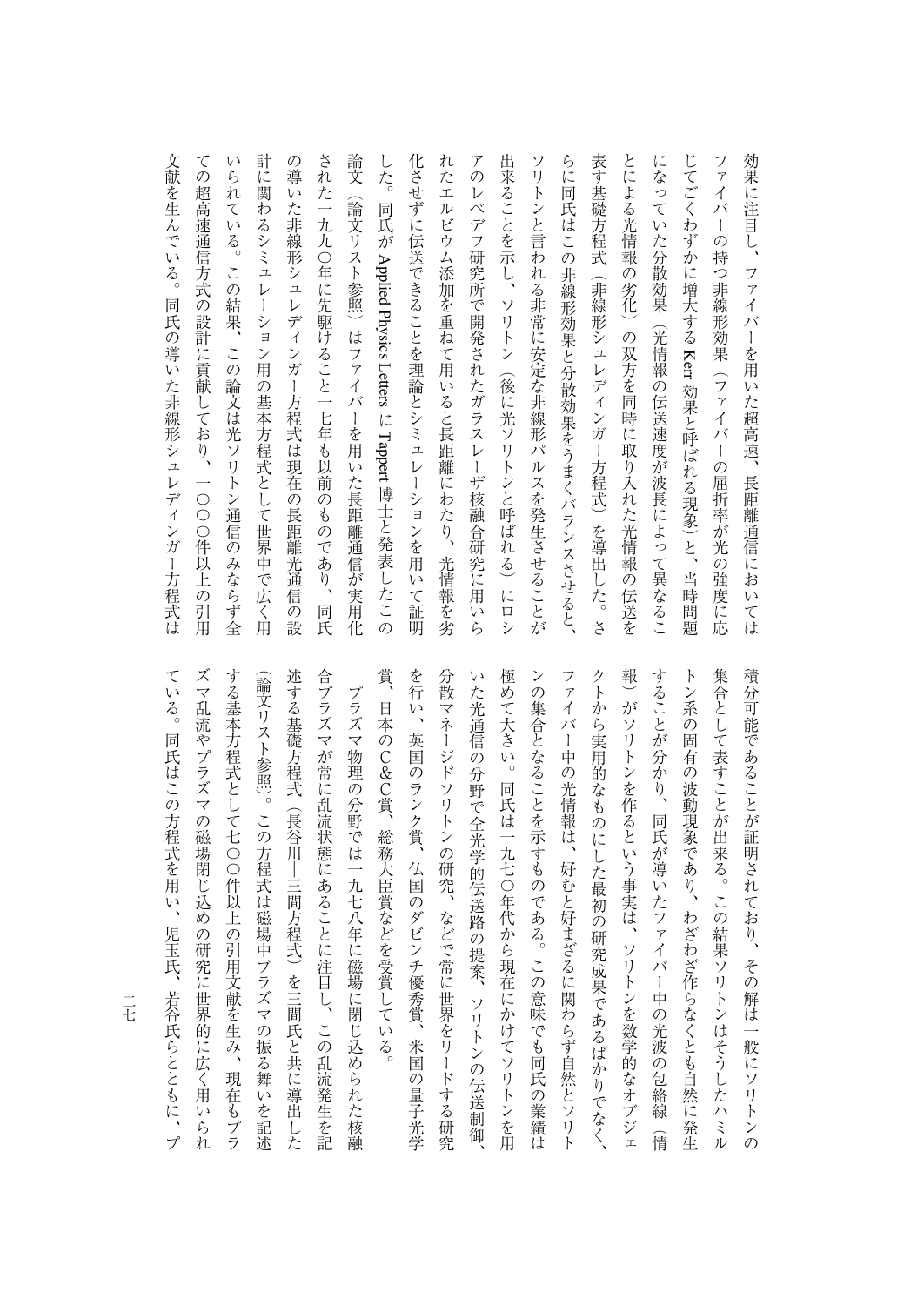現象として世界的に認識され、プラズマ核融合の研究に大きく貢献 果 マックスウエル賞を受賞している。 した。この研究に対し、同氏は米国物理学会から日本人でただ一人 が示され、現在トカマックなどのプラズマ閉じ込め装置の基本的な ような帯状流を発生することを示した (論文リスト参照)。この結 ラズマ乱流が自己組織化してプラズマ中に、木星の大気に見られる マックスウエル賞を受賞している。 した。この研究に対し、その研究に対し、その研究に対して、その研究に対して、その研究に対して、その研究に対して、その研究に対して、その研究に対して、その研究に対して、その研究に対して、その研究に対して、 人生のことに、プラズマ核融合の研究に大きく宣教会の研究に大きく貢献され、プラズマ核融合の研究に大きく貢献され、プラズマ核融合の研究に大きく宣教会議会 が示され、現在トカマックなどのプラズマ閉じ込め装置の基本的な 果、円筒型のプラズマ装置には常に円周方向の剪断流が発生する事 もある。この結果は、この結果がある。この結果は、この結果は、この結果は、この結果は、この結果は、この結果は、この結果は、この結果は、この結果は、この結果は、この結果は、この結果は、この結果は、この結果 ラズマ乱流が自己組織化してプラズマ中に、木星の大気に見られる 円筒型のプラズマ装置には常に円周方向の剪断流が発生する事

## 専門著書: 著書・論文目録 **著書・論文目録**

**専門著書**

**. .**  A. Hasegawa: "Plasma Instabilities and Nonlinear Effects" 1975 (Springer Verlag)

5.

- 2. A. Hasegawa: "Optical Solitonsin. Fibers" 1989, 1990, 2002 (Springer Verlag) 3. トラックス  $\cdot$  ; ファイバー アクション・シーク しゅうしゅう しゅうしゅう しゅうしゅう しゅうしゅう しゅうしゅう しゅうしゅう しゅうしゅう しゅうしゅうしゅう しゅうしゅうしゅうしゅうしゅうしゅうしゃ  $\frac{u}{\sqrt{2}}$ 物理学最前線Vol. **20**.
- 4. A. Hasegawa and T. Sato:"Space Plasma Physics" 1989 (SpringerVerlag)

八年(共立出版)

八年(共立出版)

- 5. A. Hasegawa and Y. Kodama:"Solitonsin. Optical Communications" 1995 (Oxford UniversityPress)
- 6. A. Hasegawa:"One world of Lao Tsu and Modern Physics" 1993(淡交社) くちょう こうこうしょう
- 7. 長谷川晃:「工学系の電磁気学」一九九五年(岩波書店) 1谷川晃 : | 一九十五年(1882年) 一九五年(1882年) 一九五年(1882年) 一九五年(1882年) 一九五年(1882年) 一九五年(1882年) 一九五年(1882年) 一九五年(1882年) 一九五
- 8. A. Hasegawa, Editor, "Physics and Applications of Optical Solitonsin. Fibers '95" 1996 (Kluwer Acad.Press)
- 9. A. Hasegawa, Editor, "New Trendin. Optical Soliton Transmission Systems" 1998 (Kluwer Acad.Press)
- 10. A. Hasegawa, Editor, "Massivepue M<sub>a</sub>W TDM TransmissionSytems" 2000

## (Kluwer Acad.Press)

## 光ソリトン関係 関係論文目録(全三〇〇件中からの抜粋 **関係論文目録**(全三〇件中からの抜粋) こうしょう こうしょう こうしょう こうしゃ しゅうしょう こうしゃ アイ・プライン しゅうしょう しゅうしょう しゅうしゅう しゅうしゅう しゅうしゅう しゅうしゅう しゅうしゅう しゅうしゅう

光ソリトン関係

- 1. A.Hasegawa and F.Tappert, "Transmission of Stationary Nonlinear Optical Pulsesin, Dispersive Dielectric Fibers I. Anomalous Dispersion", Appl. Phys. Lett. **23**, 142-144 (1973).
- 2. A.Hasegawa and F.Tappert, "Transmission of Stationary Nonlinear Optical Pulsesi Dispersive Dielectric Fibers II. Normal Dispersion", Appl. Phys . Letters **23**, 171-172 (1973).
- 3. A.Hasegawa and Y.Kodama, "Signal Transmission $\mathbf{\hat{z}}$  Optical Solitonsin. Monomode Fiber", Proc.IEEE **69**, 1145-1150(1981).
- 4. A.Hasegawa, Amplification and Reshaping<u>ຊ</u> Optical Solitons in a Glass Fiber-IV Use of Stimulated Raman Process", OpticsLett. **8**, 650-652 (1983).
- A.Hasegawa, Numerical Study of Optical Soliton Transmission Amplified Periodically $\mathsf{s}$  The Stimulated Raman Process", Appl.Optics **23**, 3302-3309 (1984).
- 6. K.Tai, A.Hasegawa and A.Tomita, Observation<u>ຊ</u> Modulational Instabilityin. Optical Fiber", Phys.Rev.Lett. **56**, 135-138 (1986).
- 7. Y.Kodama and A.Hasegawa, "Nonlinear Pulse Propagationin. Monomode Dielectric Guide", IEEE.J.Quant.Electr. **QE-23**, 510-524 (1987).
- 8. A.Hasegawa and Y.Kodama, "Guiding-Center Soliton", Phys. Rev. Lett. **66**, 161-164 (1991).
- 9. Y.Kodama and A.Hasegawa, Generation of Asymptotically Stable Optical Solitons and Suppression<u>ຊ</u> the Gordon-Haus Effect", Opt.Lett. **17**, 31-33 (1992).
- 10. H. Toda, H. Yamagishi and A.Hasegawa, "10 GHz optical soliton transmission experiment in a sliding frequency recirculating fiber loop", Opt. Lett. **20**, No.9